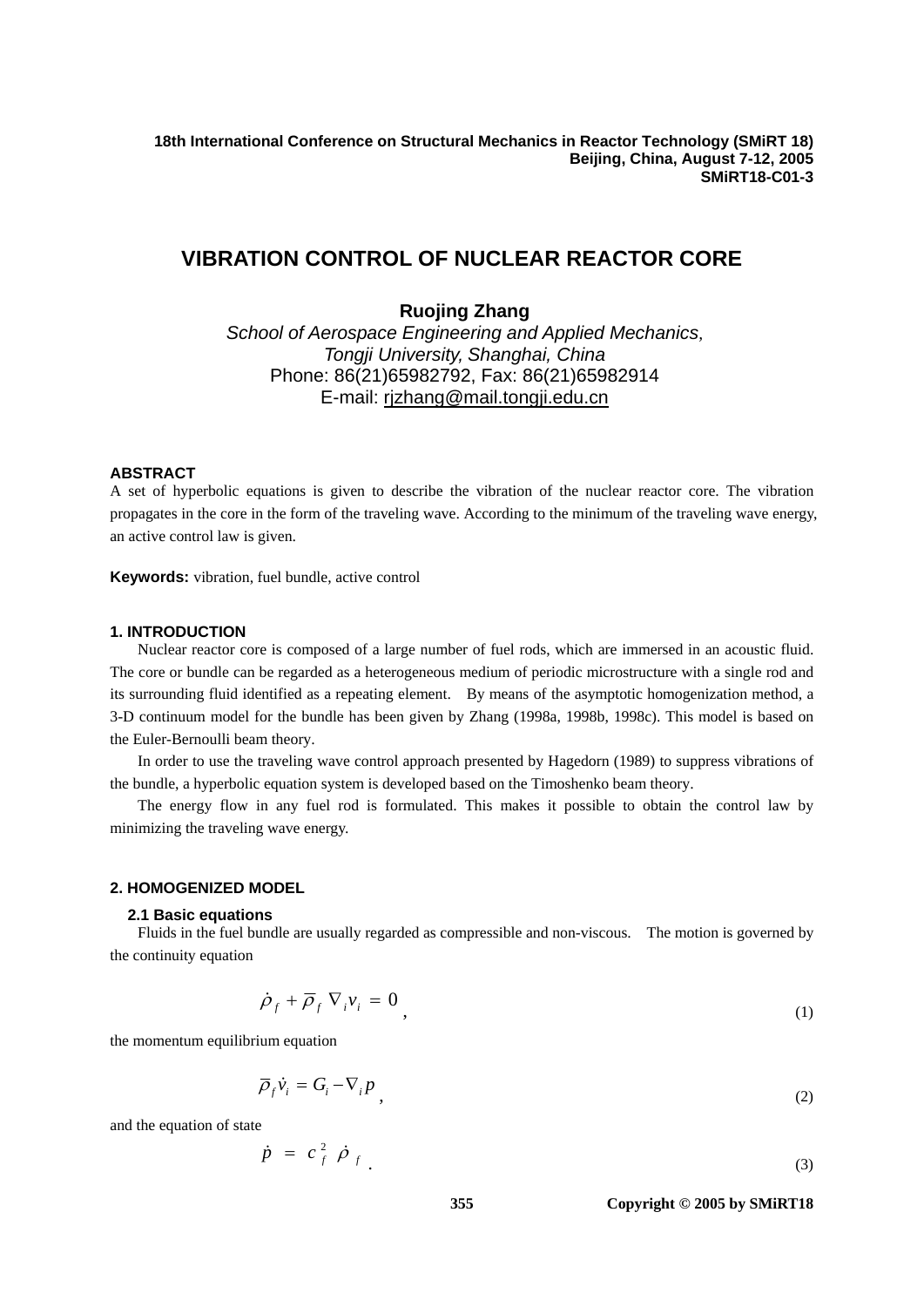In above,  $\rho_f$  is the variation of the fluid density,  $\overline{\rho}_f$  the averaged fluid density (constant),  $v_i$  the fluid velocity component, *p* the pressure,  $G_i$ the fluid body force per unit volume, and  $\nabla_i = \partial / \partial x_i$  with  $x_i$  being the global coordinate established on the fuel bundle. We assume  $x<sub>3</sub>$  is in the direction of the beam axis and upward (Figure 1). The dot over a variable indicates the derivative with respect to time *t*. In this paper, the Latin subscript assumes the value of 1, 2, or 3, while the Greek subscript assumes the value of 1 or 2. Also, repeated indices in the same term indicate summations.

Fuel rods in the bundle are treated as elastic beams. Their motion satisfies the following equation of motion



*Fig. 1 Schematic diagram of the tube bundles* 

$$
\nabla_j \sigma_{ij} + F_i = \overline{\rho}_s \ddot{w}_i \tag{4}
$$

the strain displacement relation

$$
\varepsilon_{ij} = \frac{1}{2} \left( \nabla_j w_i + \nabla_i w_j \right) \tag{5}
$$

and the continuity equation

$$
\dot{\rho}_s + \overline{\rho}_s \nabla_i \dot{w}_i = 0, \qquad (6)
$$

in which,  $\sigma_{ij}$ ,  $\varepsilon_{ij}$ ,  $w_i$  are the stress, strain and displacement components, respectively,  $F_i$  the rod body force per unit volume,  $\overline{\rho}_s$  the averaged mass density of the rod (constant),  $\rho_s$  the variation of the mass density.

Because only body forces due to gravity are considered, thus only  $F_3$  and  $G_3$  exist and remain constants.

In addition, there are the normal velocity and stress continuity conditions at each interface between rods and fluid:

$$
\sigma_{\alpha\beta}n_{\beta} = -p n_{\alpha} \text{ and } v_{\alpha}n_{\alpha} = \dot{w}_{\alpha}n_{\alpha}, \qquad (7)
$$

in which,  $n_a$  the unit normal vector of the interface, which is positive when pointing from the fluid into the rod.

The above fundamental equations do not include any stress-strain relation. The Hook's stress-strain relation together with the beam assumption will be introduced later.

Equations (1) to (7) can be used to establish a homogenized model for the fuel bundle.

#### **2.2 Asymptotic Expansion**

The cross section of a fuel bundle can be divided into many unit cells of the same shape. Each unit cell consists of the cross section of a fuel rod and the surrounding fluid (Figure 2). Since the number of rods in a fuel bundle is very large, the dimension of the unit cell is much smaller than the characteristic size of the cross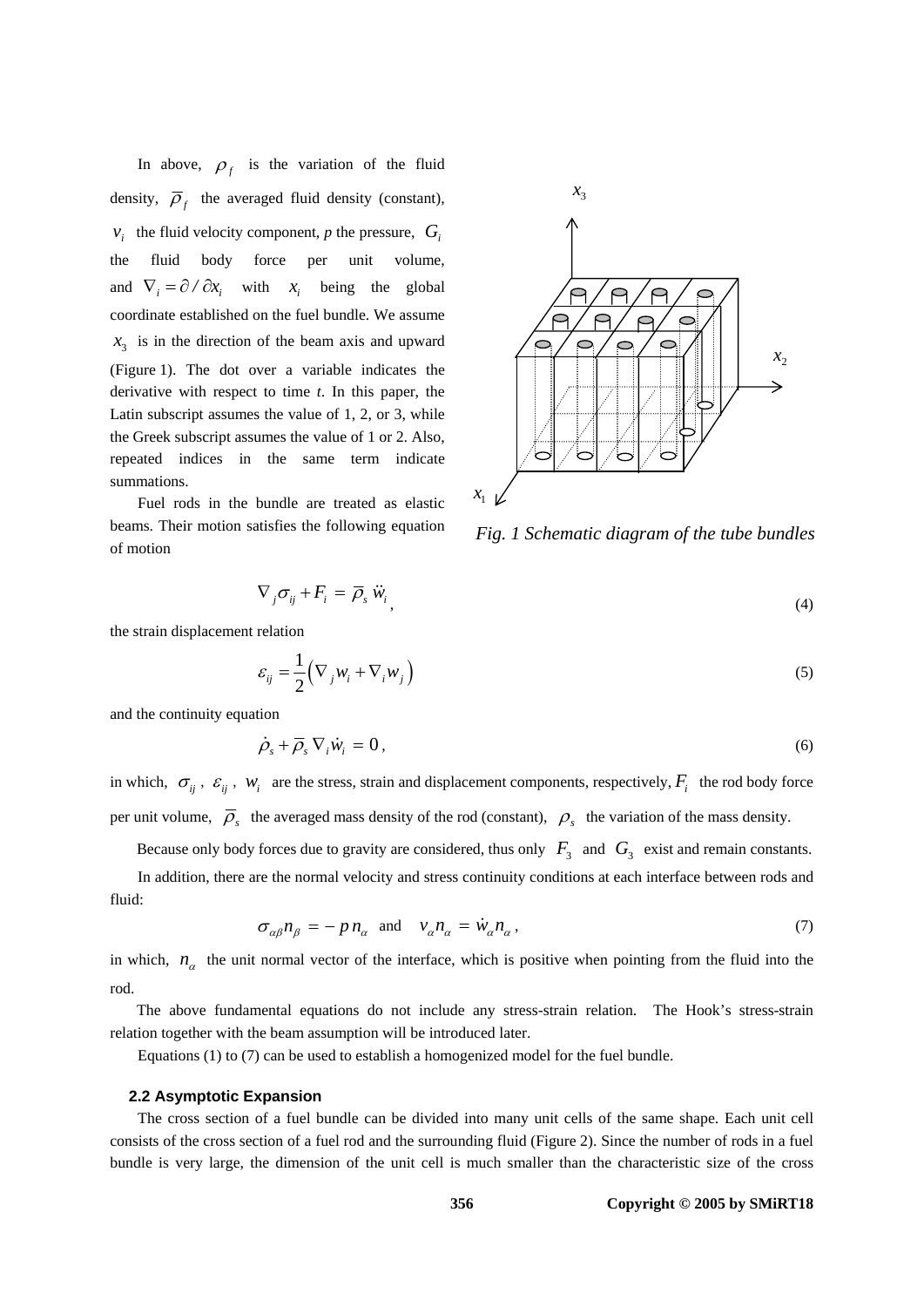section of the fuel bundle. Thus, the size ratio of the unit cell and the bundle is a dimensionless small parameter denoted by  $\mathcal{E}$ .



# *Fig.2 Unit cell and local coordinates system*

All unknown functions can be expanded in terms of the polynomials of the small parameter  $\mathcal{E}$ , for example:

$$
p = p^{(0)} + \varepsilon \ p^{(1)} + \varepsilon^2 \ p^{(2)} + \dots \tag{8}
$$

Also, on the unit cell, one can introduce following two-dimensional local coordinates:

$$
y_{\alpha} = x_{\alpha}/\varepsilon \tag{9}
$$

The local coordinate is shown in Figure 2.

The location of any point in the fuel bundle is described by the global coordinate  $x = (x_1, x_2, x_3)$  and the local coordinate  $y = (y_1, y_2)$ . The global coordinate indicates the unit cell on which the point is located, while the local coordinate indicates the exact location of the point on that unit cell. For example, the pressure at a point, denoted by  $p(x)$  originally, will be represented by  $p(x, y)$ , due to this notation. The derivatives will change also as in:

$$
\frac{\partial}{\partial x_{\alpha}} p(x) = \frac{\partial}{\partial x_{\alpha}} p(x, y) = \frac{\partial p}{\partial x_{\alpha}} + \frac{\partial p}{\partial y_{\alpha}} \frac{\partial y_{\alpha}}{\partial x_{\alpha}} = \left(\frac{\partial}{\partial x_{\alpha}} + \frac{1}{\varepsilon} \frac{\partial}{\partial y_{\alpha}}\right) p(x, y)
$$

That is, all derivatives in the fundamental equations should be expanded according to:

$$
\nabla_{\alpha} \Rightarrow \nabla_{\alpha} + \frac{1}{\varepsilon} \frac{\partial}{\partial y_{\alpha}}, \quad \nabla_{3} \text{ no change}
$$
 (10)

Applying the two procedures indicated by Eqs. (8) and (10) to Eqs. (1-7), setting equal the coefficients of the terms of same order in the polynomials for the small parameter  $\varepsilon$ , one obtains a series of expansion equations.

Dealing with these equations in the level of first order approximation, namely, only remaining all the  $\varepsilon^0$ order unknown functions and eliminating all the high order unknown functions in the  $\epsilon^0$  order and  $\epsilon^1$  order expansion equations, after some long derivation, results in the two homogenized equations:

$$
\left(\frac{\lambda}{c_f^2} + \frac{1-\lambda}{\kappa c_s^2}\right)\ddot{p}^{(0)} - A\nabla_\alpha \nabla_\alpha p^{(0)} - \lambda \nabla_3 \nabla_3 p^{(0)} + \overline{\rho}_f B \nabla_\alpha \ddot{w}_\alpha^{(0)} = 0
$$
\n(11)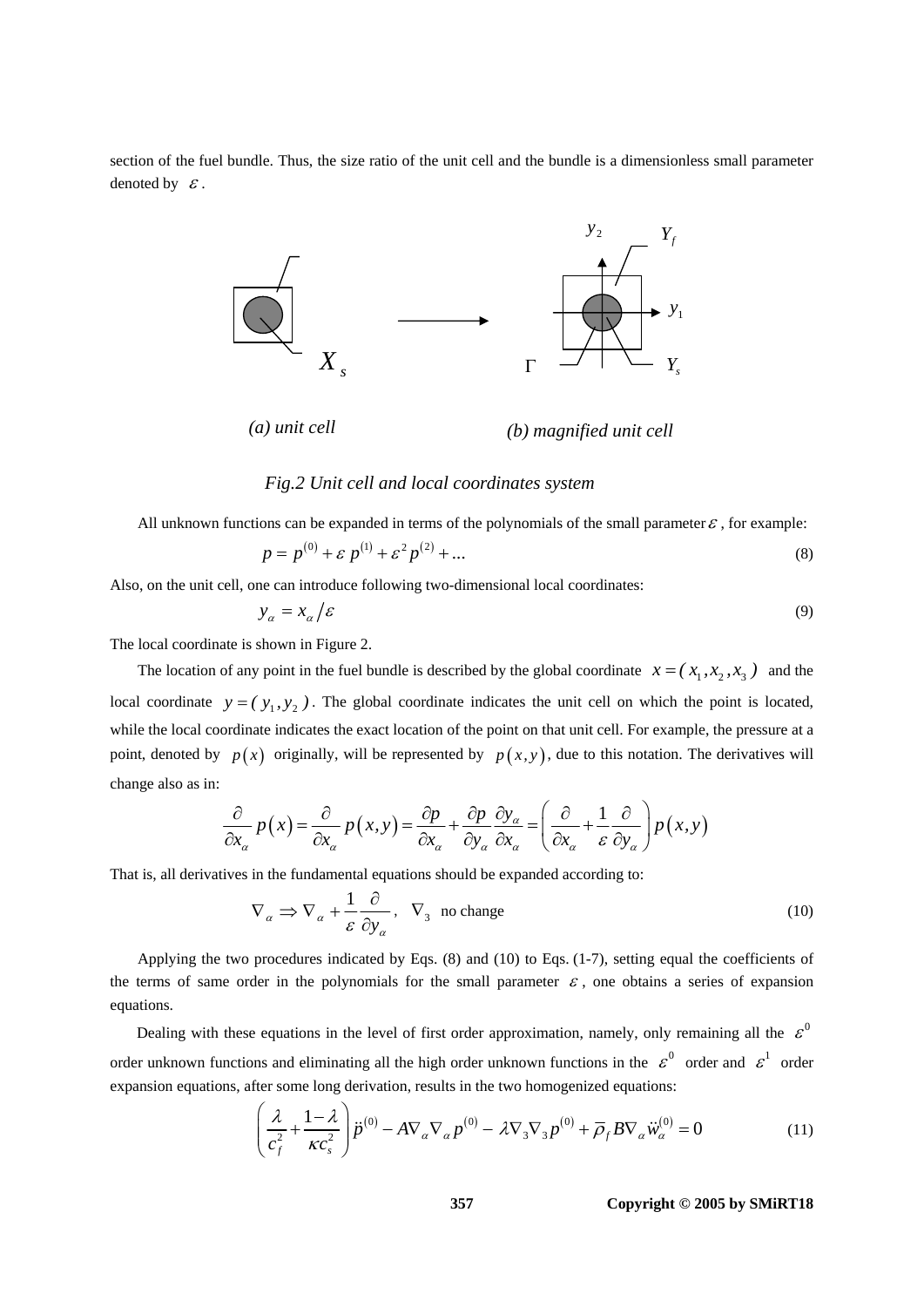and 
$$
M\ddot{w}_{\alpha}^{(0)} + B\nabla_{\alpha} p^{(0)} - \nabla_{3} \left( \frac{1}{|Y|} \int_{Y_{s}} \sigma_{3\alpha}^{(0)} dy \right) = 0
$$
 (12)

Here  $\lambda = |X_f|/|X| = |Y_f|/|Y|$  is the fluid volume fraction or porosity of the bundle.  $|X_f|$  and  $|Y_f|$ are the areas of fluid in the unit cell and in the magnified unit cell respectively;  $|X|$  and  $|Y|$  are the areas of the unit cell and the magnified unit cell respectively.  $Y_s$  is the rod domain in the magnified unit cell.  $c_f$  is the speed of sound in fluid.  $c_s$  is the speed of sound in rods.  $\kappa = \overline{\rho}_s / \overline{\rho}_f$  is density ratio.

There are four micro structure parameters  $A, B, M$  and  $D$  in the above equations. In fact, these parameters are tensor if the cross section of rods has arbitrary shape. However, as indicated by Zhang (1999) that these tensors are isotropic for the circular, rectangular and hexagonal cross section, and then the parameters become scalar quantity as follows:

$$
A = (1 - \lambda) - D,\tag{13}
$$

$$
B = (1 - \lambda) + D, \tag{14}
$$

$$
M = \overline{\rho}_s \left( 1 - \lambda \right) + \overline{\rho}_f \, D \,, \tag{15}
$$

and 
$$
D = \frac{1}{|Y|} \int_{Y_f} \frac{\partial \chi}{\partial y_1} dy_1 dy_2, \qquad (16)
$$

Here *D* represents the added fluid area fraction as indicated by Zhang (1999).  $\chi$  is called as local function, and can be determined by solving the local problem:

$$
\begin{cases}\n\chi_{,\alpha\alpha} = 0 & \text{in } Y_f, \\
\chi_{,\alpha} n_{\alpha} = n_1 & \text{on } \Gamma,\n\end{cases}
$$
\n
$$
\int_{Y_f} \chi dy_1 dy_2 = 0
$$
\n(17)\n
$$
\chi
$$
 is a doubly periodic function of  $y_1$  and  $y_2$ .

Here  $n_1$ ,  $n_2$  are the components of the exterior normal to the fluid domain on the interface between the fluid and the rod in the magnified unit cell.

### **3. HYPERBOLIC EQUATIONS BASED ON TIMOSHENKO BEAM THEORY**

### **3.1 Transverse shear force**

Now let us return to see the integral term in equation (12). According to the Timoshenko beam theory, there is the relation between shear stress and strain as follows:

$$
\sigma_{3\alpha}^{(0)} = G \Big( \nabla_3 w_{\alpha}^{(0)} - \mathcal{G}_{\alpha} \Big)
$$
 (18)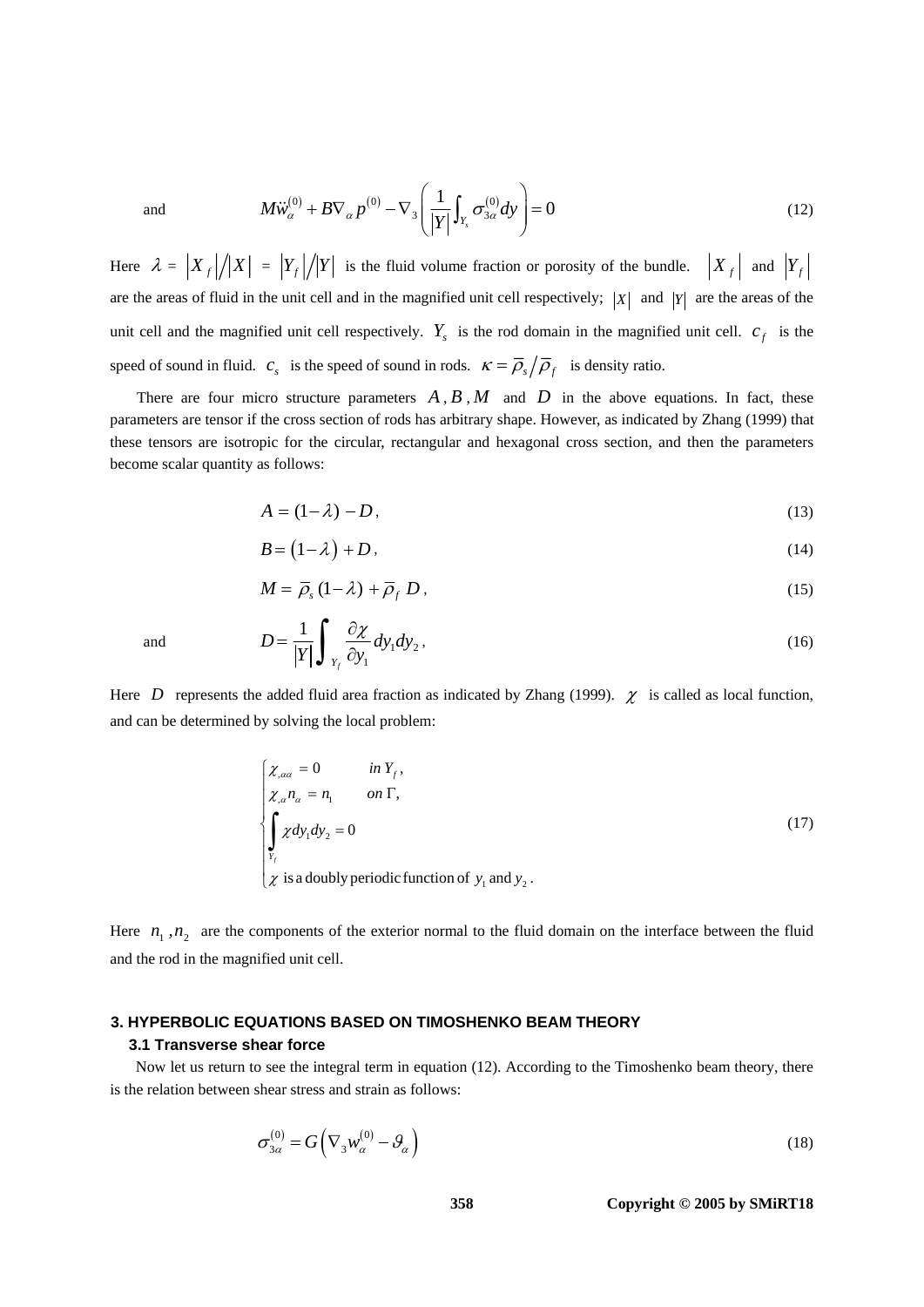where *G* is the shear modulus,  $\theta_{\alpha}$ is the rotation of the cross section of rods in  $x_{\alpha} - x_3$  plane as shown in Figure 3. Then the integral term in equation (12) can be calculated as follows:



*Fig.3 Shear force, bending moment and rotation of cross section in*  $x_a - x_3$  *plane.* 

$$
\frac{1}{|Y|} \int_{Y_s} \sigma_{3\alpha}^{(0)} dy = \zeta G \frac{|Y_s|}{|Y|} \left( \nabla_3 w_{\alpha}^{(0)} - \mathcal{G}_{\alpha} \right) = \zeta G \left( 1 - \lambda \right) \left( \nabla_3 w_{\alpha}^{(0)} - \mathcal{G}_{\alpha} \right)
$$
(19)

in which  $\zeta$  is the shape coefficient of the cross section of rods. Thus, equation (12) becomes

$$
M\ddot{w}^{(0)}_{\alpha} + B\nabla_{\alpha} p^{(0)} - \zeta G \left(1 - \lambda\right) \nabla_3 \left(\nabla_3 w^{(0)}_{\alpha} - \vartheta_{\alpha}\right) = 0
$$
\n(20)

Furthermore, it is not difficult, according to the Timoshenko beam theory, to write the relation:

$$
\frac{\overline{\rho}_s I}{|X|} \ddot{\mathcal{G}}_\alpha - \frac{EI}{|X|} (\nabla_3 \nabla_3 \mathcal{G}_\alpha) - (1 - \lambda) \zeta G(\nabla_3 w_\alpha - \mathcal{G}_\alpha) = 0 \tag{21}
$$

where *EI* is the bending stiffness of fuel rods,  $|X_{s}|$  is the cross sectional area of a rod.

### **3.2 Potential form**

Equations (11) and (21) are expressed in terms of the pressure, taken as the fundamental unknown in the fluid region. As a result, non-symmetry of the coefficient matrices is introduced into the corresponding finite element solution. To remove this non-symmetry, a velocity potential rather than pressure is adopted as the fundamental unknown in the fluid region.

It has been shown by Zhang (1999) that the fluid in the bundle is irrotational. Hence a velocity potential exists. Its  $\varepsilon^0$  order approximation  $\psi^{(0)}$  satisfies

$$
p^{(0)} = -\bar{p}_f \dot{\psi}^{(0)}.
$$
 (22)

Integrating equation (11) with respect to time and introducing (22) into the integration, we obtain the equation

$$
\left(\frac{\lambda}{c_f^2} + \frac{1-\lambda}{\kappa c_s^2}\right)\ddot{\psi} - A\nabla_\alpha \nabla_\alpha \psi - \lambda \nabla_3 \nabla_3 \psi - B\nabla_\alpha \dot{w}_\alpha = 0.
$$
\n(23)

Similarly, equation (20) is rewritten as

$$
M\ddot{w}_{\alpha} + (1 - \lambda)\zeta G \nabla_3 (\nabla_3 w_{\alpha} - \mathcal{G}_{\alpha}) - \overline{\rho}_f B \nabla_{\alpha} \dot{\psi} = 0.
$$
 (24)

Equations (23), (24) and (21) are the final equations. Here the superscript  $^{(0)}$  has been omitted for simplicity. It is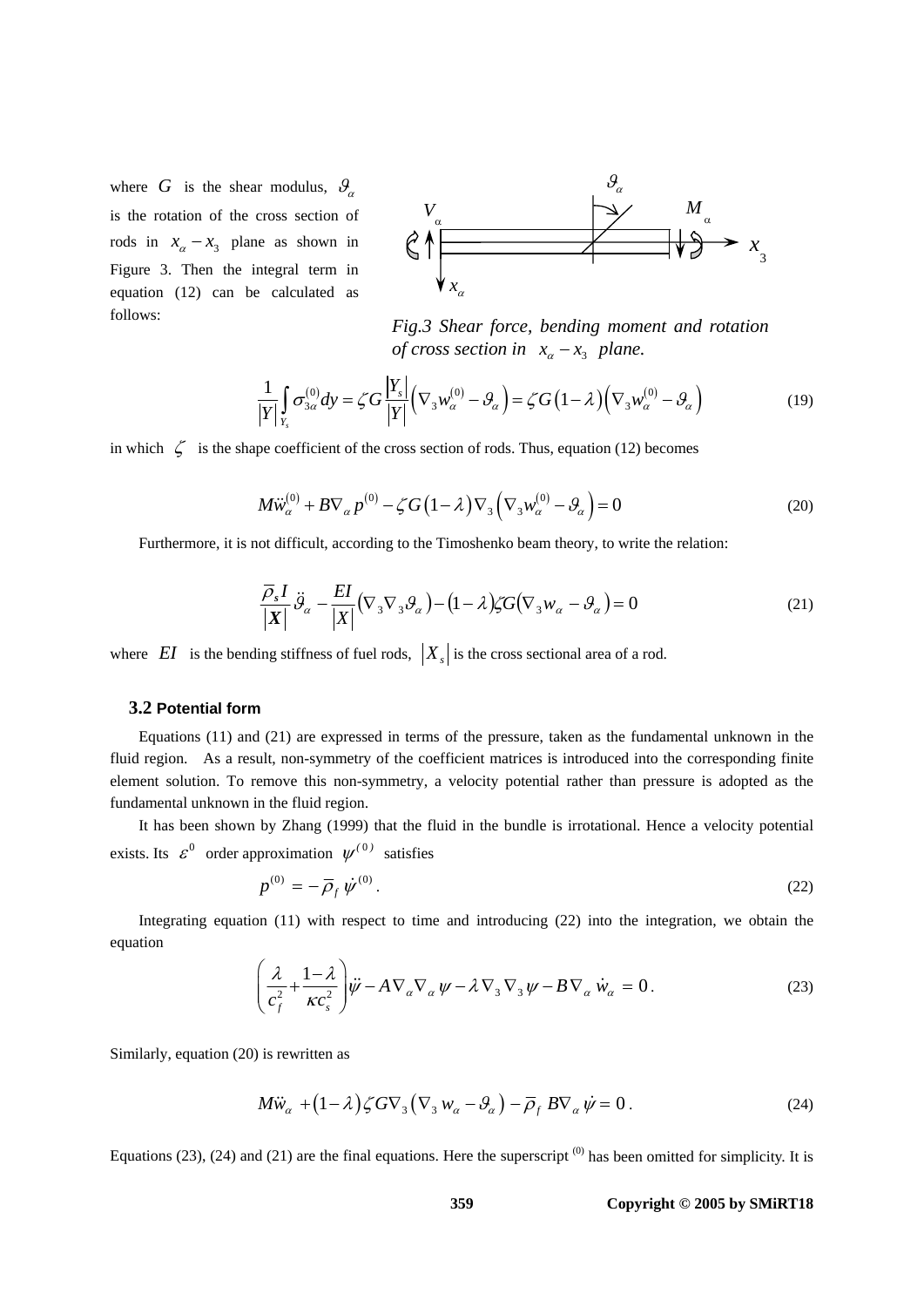a hyperbolic equation system, and then is convenient for solving the control problem.

# **4. FIRST ORDER SYSTEM**

Introduce the parameters

$$
c_I^2 = \frac{EI}{\overline{\rho}_s I} = \frac{E}{\overline{\rho}_s},\tag{25}
$$

$$
c_2^2 = \frac{(1-\lambda)\zeta G}{M},\qquad(26)
$$

$$
l^2 = \frac{\overline{\rho}_s I}{M|X|},\tag{27}
$$

$$
\gamma = \frac{c_1}{c_2} \tag{28}
$$

and the dimensionless variables

$$
\tau = \frac{c_s}{l} t \,, \tag{29}
$$

$$
\xi_i = \frac{1}{l} x_i,\tag{30}
$$

$$
\widetilde{w}_{\alpha}(\xi_{\alpha}, \tau) = \frac{1}{l} w_{\alpha}(x_{\alpha}, t), \qquad (31)
$$

$$
\tilde{\psi}\left(\xi_{\alpha},\tau\right) = \frac{1}{lc_s} \frac{\overline{\rho}_f}{M} \psi\left(x_{\alpha},t\right),\tag{32}
$$

$$
\widetilde{\mathcal{G}}_{\alpha}\left(\xi_{\alpha},\tau\right) = \mathcal{G}_{\alpha}\left(x_{\alpha},t\right),\tag{33}
$$

Then the equations (23), (24) and (21) can be rewritten in the form:

$$
\ddot{\psi} - \tilde{A} \nabla_{\alpha} \nabla_{\alpha} \psi - \tilde{\lambda} \nabla_{3} \nabla_{3} \psi - \beta \tilde{B} \nabla_{\alpha} \dot{w}_{\alpha} = 0
$$
\n(34a)

$$
\ddot{w}_{\alpha} - \nabla_3 (\nabla_3 w_{\alpha} - \mathcal{G}_{\alpha}) - B \nabla_{\alpha} \dot{\psi} = 0
$$
\n(34b)

$$
\ddot{\mathcal{G}}_{\alpha} - \gamma^2 \nabla_3 \nabla_3 \mathcal{G}_{\alpha} - (\nabla_3 w_{\alpha} - \mathcal{G}_{\alpha}) = 0 \tag{34c}
$$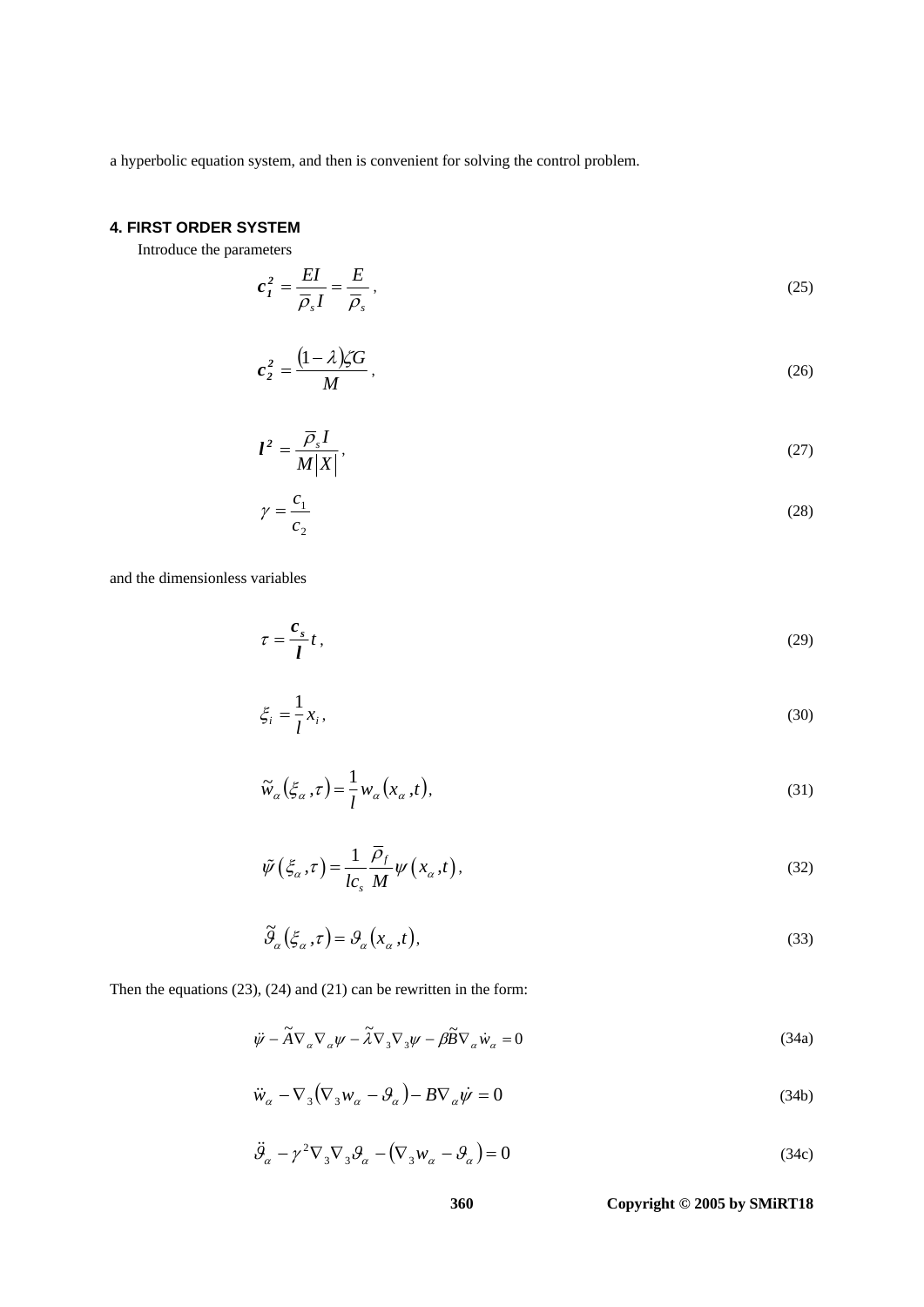with the dimensionless parameters

$$
\widetilde{\boldsymbol{c}}_f = \frac{c_f}{c_2}, \quad \widetilde{\boldsymbol{c}}_s = \frac{c_s}{c_2} \tag{35}
$$

$$
\beta = \frac{\overline{\rho}_f}{M} \tag{36}
$$

$$
\widetilde{A}, \widetilde{B}, \widetilde{\lambda} = (A, B, \lambda) \Bigg/ \Bigg( \frac{\lambda}{\widetilde{c}_f^2} + \frac{1 - \lambda}{\kappa \widetilde{c}_s^2} \Bigg)
$$
\n(37)

In equation (34), the symbols  $w_\alpha$ ,  $\psi$  and  $\theta_\alpha$  are again used for the dimensionless variables for simplicity. Also the symbol  $\nabla_i$ *i* ξ  $\nabla_i = \frac{\partial}{\partial_i}$  $\frac{\partial \zeta_i}{\partial \zeta_i}$ , the dot over a variable indicates the derivative with respect to the dimensionless time  $\tau$ .

Now only the movement in the  $x_1 - x_3$  plane is considered for simplicity. In order to transform equation (34) into a first order system, following new variables are introduced

$$
\mathbf{u}^{1} = \dot{\psi}(x_{1}, x_{3}, t), \quad u^{2} = \sqrt{\tilde{A}} \nabla_{1} \psi, \quad u^{3} = \sqrt{\tilde{\lambda}} \nabla_{3} \psi, \quad u^{4} = \dot{w}_{1}(x_{1}, x_{3}, t),
$$

$$
u^{5} = \nabla_{3} w_{1} - \theta_{1}, \quad u^{6} = \dot{\theta}_{1}(x_{1}, x_{3}, t), \quad u^{7} = \gamma \nabla_{3} \theta_{1}
$$
(38)

There exist four identical relations between the new variables:

$$
\dot{u}^2 = \sqrt{\tilde{A}} \nabla_1 u^1 \tag{39a}
$$

$$
\dot{u}^3 = \sqrt{\tilde{\lambda}} \nabla_3 u^1 \tag{39b}
$$

$$
\dot{u}^5 = \nabla_3 u^4 - u^6 \tag{39c}
$$

$$
\dot{u}^7 = \gamma \nabla_3 u^6 \tag{39d}
$$

Now the equation (34) can be rewritten in the first order form as follows:

$$
\dot{u}^1 - \sqrt{\tilde{A}} \nabla_1 u^2 - \sqrt{\tilde{\lambda}} \nabla_3 u^3 - \beta \tilde{B} \nabla_1 u^4 = 0
$$
\n(40a)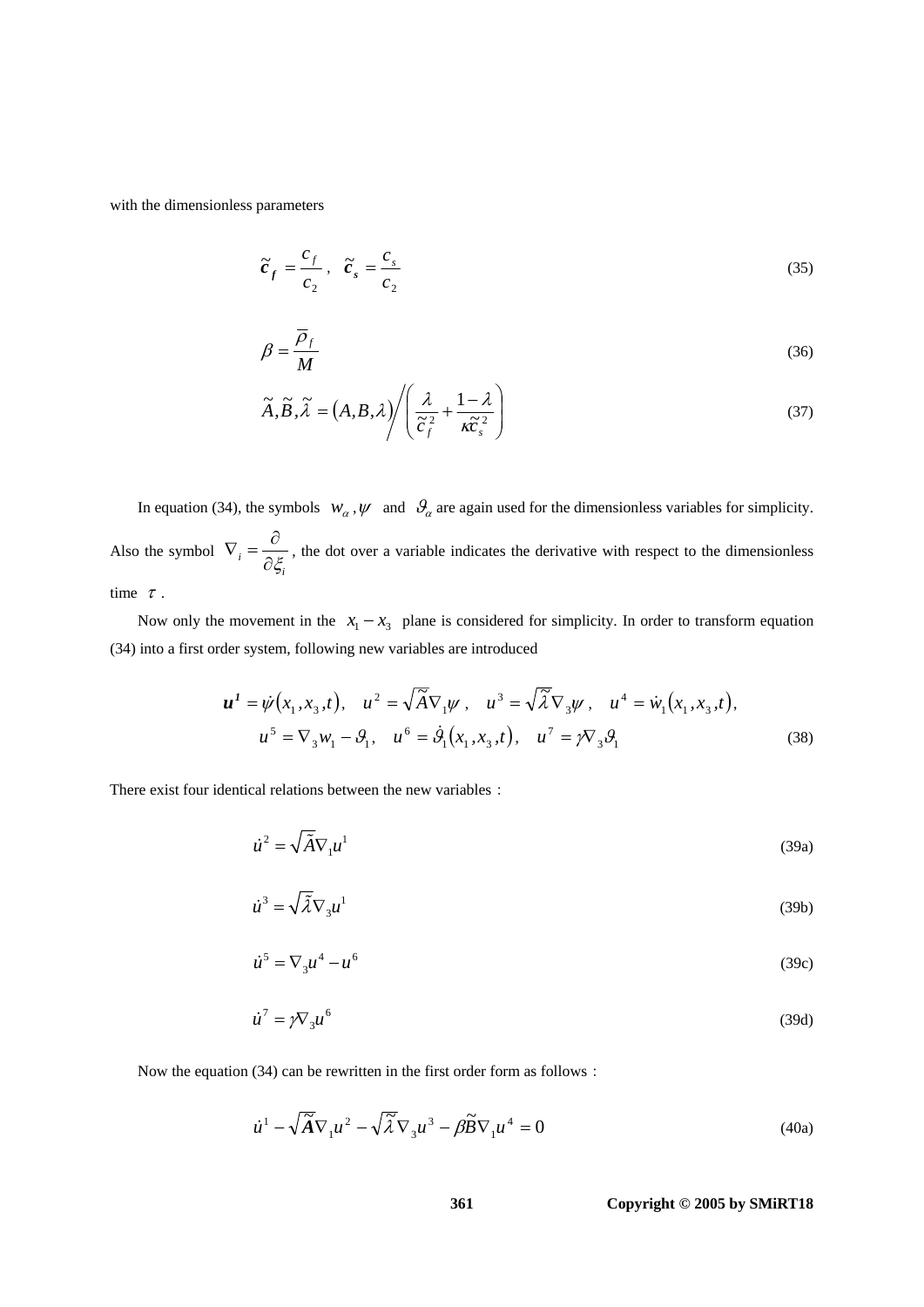$$
\dot{u}^4 - B \nabla_1 u^1 - \nabla_3 u^5 = 0 \tag{40b}
$$

$$
\dot{u}^6 - u^5 - \gamma \nabla_3 u^7 = 0 \tag{40c}
$$

By introducing an unknown function vector

$$
u = [u^1, u^2, u^3, u^4, u^5, u^6, u^7]^T
$$
\n(41)

Equations (39) and (40) can then be written in the matrix form

$$
\dot{u} + \mathbf{D}_1 \nabla_1 u + \mathbf{D}_3 \nabla_3 u + \mathbf{D}_0 u = 0 \tag{42}
$$

with

$$
D_{1} = \begin{bmatrix}\n0 & -\sqrt{\tilde{A}} & 0 & -\beta \tilde{B} & 0 & 0 & 0 \\
-\sqrt{\tilde{A}} & 0 & 0 & 0 & 0 & 0 & 0 \\
0 & 0 & 0 & 0 & 0 & 0 & 0 & 0 \\
0 & 0 & 0 & 0 & 0 & 0 & 0 & 0 \\
0 & 0 & 0 & 0 & 0 & 0 & 0 & 0 \\
0 & 0 & 0 & 0 & 0 & 0 & 0 & 0\n\end{bmatrix}
$$
\n
$$
D_{3} = \begin{bmatrix}\n0 & -\sqrt{\tilde{A}} & 0 & 0 & 0 & 0 & 0 \\
0 & 0 & 0 & 0 & 0 & 0 & 0 \\
0 & 0 & 0 & 0 & -1 & 0 & 0 \\
0 & 0 & 0 & 0 & 0 & -\gamma & 0 \\
0 & 0 & 0 & 0 & 0 & -\gamma & 0\n\end{bmatrix}
$$
\n
$$
D_{0} = \begin{bmatrix}\n0 & 0 & 0 & 0 & 0 & 0 & 0 \\
0 & 0 & 0 & 0 & 0 & 0 & 0 \\
0 & 0 & 0 & 0 & 0 & 0 & 0 \\
0 & 0 & 0 & 0 & 0 & 0 & 0 \\
0 & 0 & 0 & 0 & 0 & 0 & 0 \\
0 & 0 & 0 & 0 & 0 & 0 & 0 \\
0 & 0 & 0 & 0 & 0 & 0 & 0\n\end{bmatrix}
$$
\n
$$
D_{0} = \begin{bmatrix}\n0 & 0 & 0 & 0 & 0 & 0 & 0 \\
0 & 0 & 0 & 0 & 0 & 0 & 0 \\
0 & 0 & 0 & 0 & 0 & 0 & 0 \\
0 & 0 & 0 & 0 & 0 & 0 & 0 \\
0 & 0 & 0 & 0 & 0 & 0 & 0 \\
0 & 0 & 0 & 0 & 0 & 0 & 0\n\end{bmatrix}
$$
\n(45)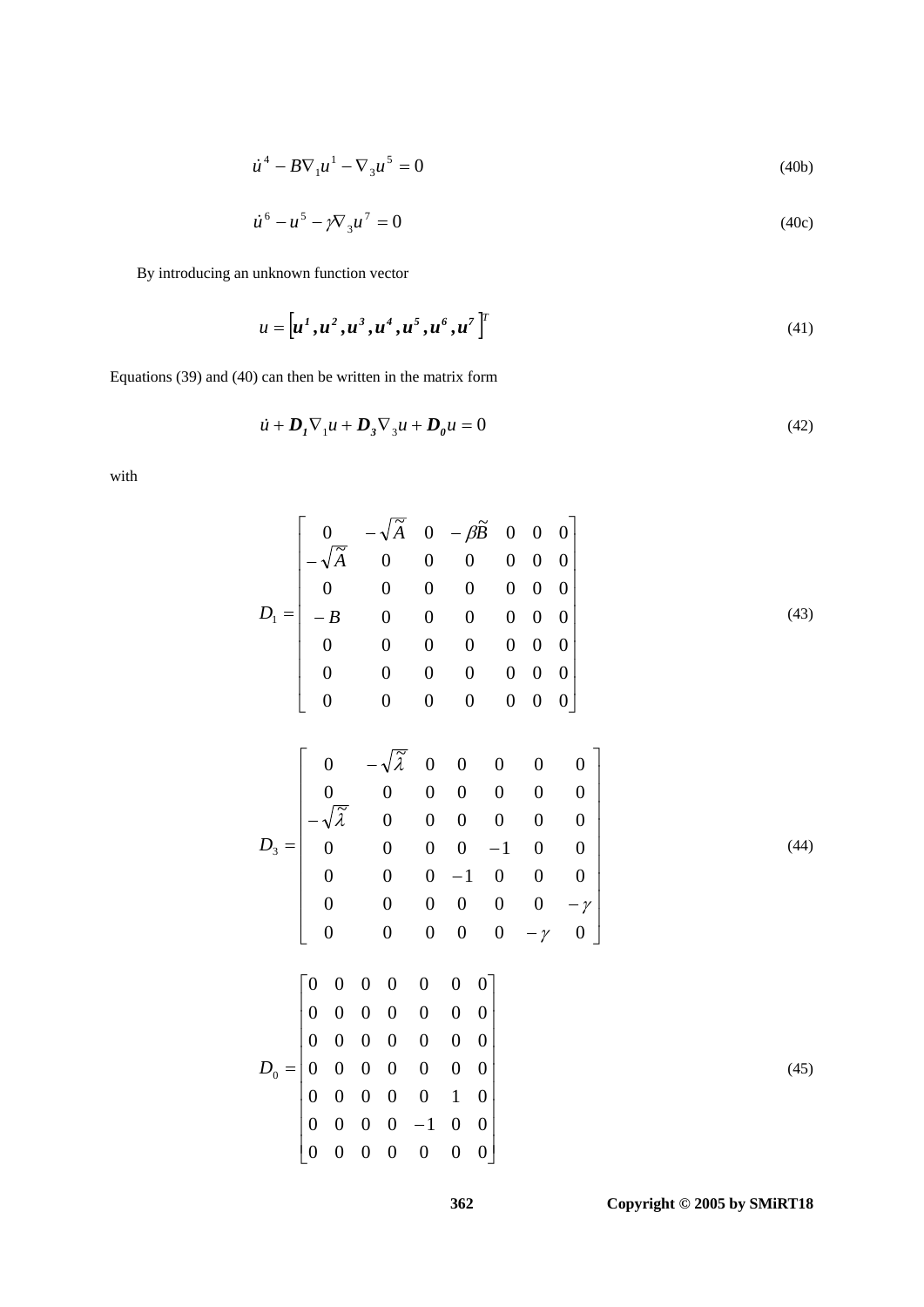The wave equation (42) can further be written in the normal form

$$
\dot{V} + \tilde{D}_I \nabla_1 V + \tilde{D}_3 \nabla_3 V + \tilde{D}_0 V = 0
$$
\n(46)

with

$$
\widetilde{D}_3 = diag\left(\sqrt{\widetilde{\lambda}}, 0, -\sqrt{\widetilde{\lambda}}, \gamma, 1, -1, -\gamma\right)
$$
\n(47)

$$
\widetilde{D}_1 = TD_1 T^{-1} = \begin{bmatrix}\n0 & -\sqrt{\frac{\widetilde{A}}{2}} & 0 & 0 & \frac{\beta \widetilde{B}}{2} & -\frac{\beta \widetilde{B}}{2} & 0 \\
-\sqrt{\frac{\widetilde{A}}{2}} & 0 & -\sqrt{\frac{\widetilde{A}}{2}} & 0 & 0 & 0 & 0 \\
0 & -\sqrt{\frac{\widetilde{A}}{2}} & 0 & 0 & \frac{\beta \widetilde{B}}{2} & -\frac{\beta \widetilde{B}}{2} & 0 \\
0 & 0 & 0 & 0 & 0 & 0 & 0 \\
\frac{\beta}{2} & 0 & \frac{\beta}{2} & 0 & 0 & 0 & 0 \\
-\frac{\beta}{2} & 0 & -\frac{\beta}{2} & 0 & 0 & 0 & 0 \\
0 & 0 & 0 & 0 & 0 & 0 & 0\n\end{bmatrix}
$$
\n
$$
\widetilde{D}_0 = TD_0 T^{-1} = \frac{1}{2} \begin{bmatrix}\n0 & 0 & 0 & 0 & 0 & 0 & 0 \\
0 & 0 & 0 & 0 & 0 & 0 & 0 \\
0 & 0 & 0 & 0 & 0 & 0 & 0 \\
0 & 0 & 0 & 0 & 1 & 1 & 0 \\
0 & 0 & 0 & -1 & 0 & 0 & 1\n\end{bmatrix}
$$
\n(49)

 $\overline{\phantom{a}}$ ⎥

The transformation matrix of the linear transformation  $V = T u$  is

 $\mathsf I$ 

 $\begin{bmatrix} 0 & 0 & 0 & 0 & -1 & 1 & 0 \end{bmatrix}$ 

 $0 \t 0 \t 0 \t -1 \t 1 \t 0$  $0 \t 0 \t -1 \t 0 \t 0 \t 1$ 

−

 $\begin{bmatrix} 0 & 0 & 0 & 0 & - \end{bmatrix}$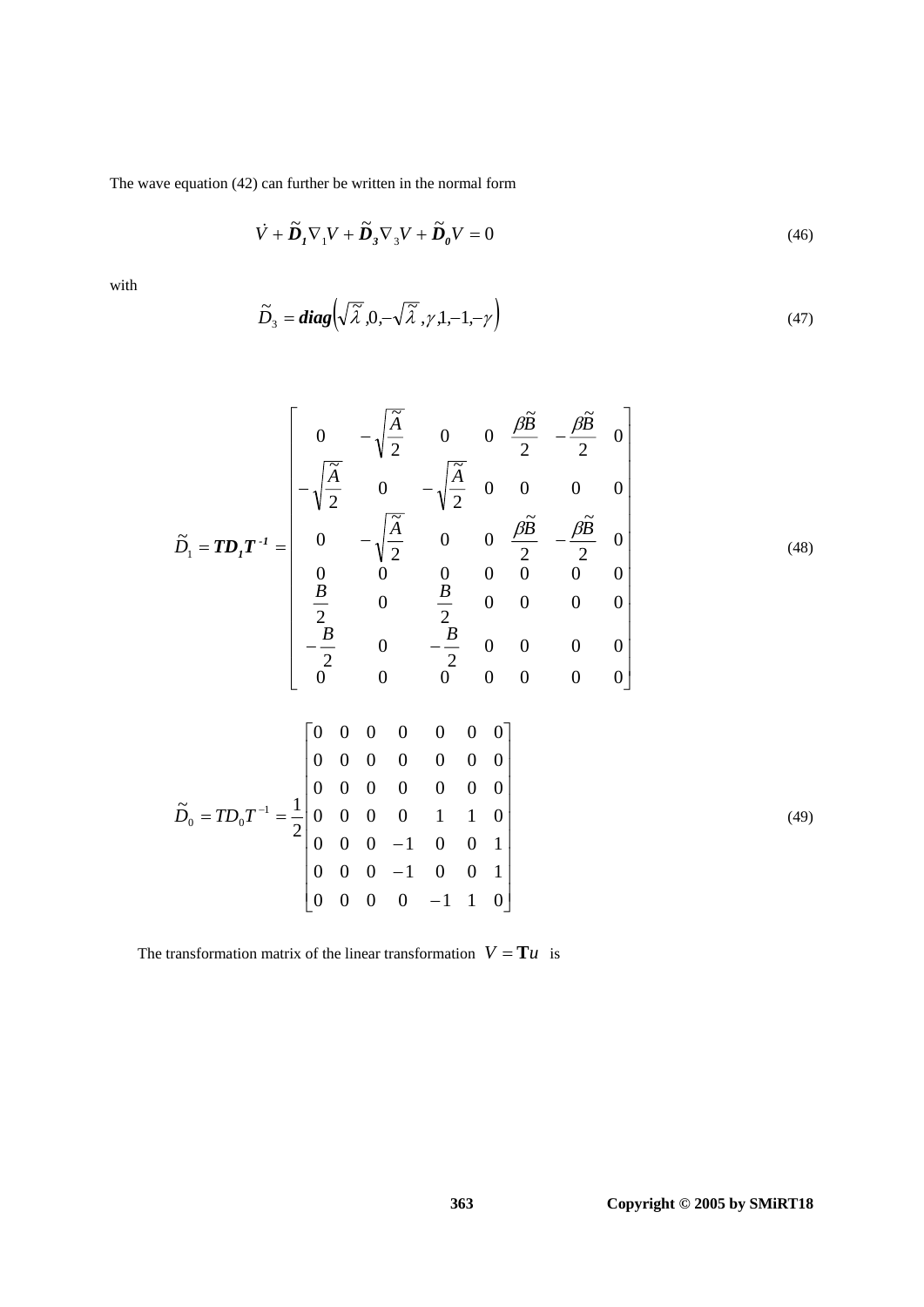$$
T = \frac{1}{\sqrt{2}} \begin{bmatrix} 1 & 0 & -1 & 0 & 0 & 0 & 0 \\ 0 & \sqrt{2} & 0 & 0 & 0 & 0 & 0 \\ 1 & 0 & 1 & 0 & 0 & 0 & 0 \\ 0 & 0 & 0 & 0 & 0 & -1 & 1 \\ 0 & 0 & 0 & -1 & 1 & 0 & 0 \\ 0 & 0 & 0 & 1 & 1 & 0 & 0 \\ 0 & 0 & 0 & 0 & 0 & 1 & 1 \end{bmatrix}
$$
(50)

# **5**.**CONTROL LAW**

Now we consider a fuel rod in the bundle identified by  $x_1 = x_1^*$ . When a control force  $q(t)$  and a control moment  $m(t)$  are applied at the axial location  $x_3 = a$  as shown in Figure 4, then the following equilibrium conditions are satisfied

$$
\boldsymbol{u}^{s}\left(x_{1}^{*}, a^{-}, t\right) - \boldsymbol{u}^{s}\left(x_{1}^{*}, a^{+}, t\right) = q(t)
$$
\n(51a)

$$
\boldsymbol{u}^{\tau}\left(x_{1}^{*}, a^{-}, t\right) - \boldsymbol{u}^{\tau}\left(x_{1}^{*}, a^{+}, t\right) = m(t)/\gamma
$$
\n(51b)



*Fig.4 Equilibrium of a rod section*

While the continuity leads to

$$
\boldsymbol{u}^4(x_1^*, a^-, t) - \boldsymbol{u}^4(x_1^*, a^+, t) = 0
$$
\n(52a)\n
$$
\boldsymbol{u}^6(x_1^*, a^-, t) - \boldsymbol{u}^6(x_1^*, a^+, t) = 0
$$
\n(52b)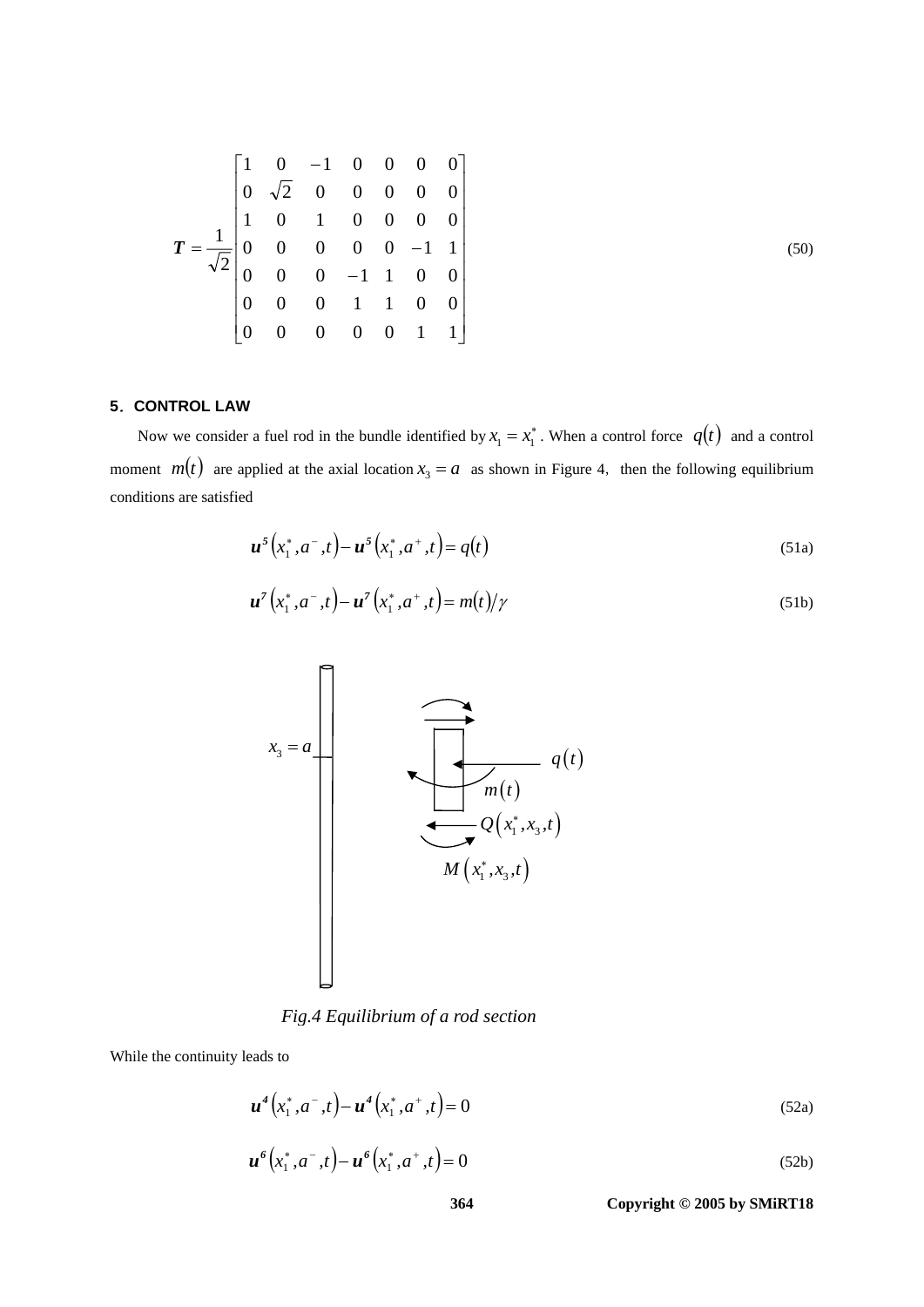Conditions  $(51)$  and  $(52)$  can be written in the new variables

$$
\boldsymbol{V}_4 - \boldsymbol{V}_4^+ = \frac{m(t)}{\sqrt{2}\gamma} \tag{53a}
$$

$$
V_5 - V_5^+ = \frac{q(t)}{\sqrt{2}}\tag{53b}
$$

$$
V_6^- - V_6^+ = \frac{q(t)}{\sqrt{2}}\tag{53c}
$$

$$
V_7 - V_7^+ = \frac{m(t)}{\sqrt{2}\gamma} \tag{53d}
$$

It can be shown that the energy flow along the rod is given by

$$
P_3 = \frac{1}{2} V^T \tilde{D}_3 V = \frac{1}{2} \left[ \sqrt{\tilde{\lambda}} \left( V_1^2 - V_3^2 \right) + \gamma \left( V_4^2 - V_7^2 \right) + \left( V_5^2 - V_6^2 \right) \right]
$$
  
=  $-\tilde{\lambda} \psi \nabla_3 \psi - \gamma^2 \dot{\vartheta}_1 \nabla_3 \vartheta_1 - \dot{\psi}_1 (\nabla_3 w_1 - \vartheta_1)$  (54)

The first term in the expression is  $\frac{1}{2}\sqrt{\lambda} (V_1^2 - V_3^2) = -\lambda \hat{\psi} \nabla_3 \psi = -\frac{\lambda}{\pi} p v_3$ 3 2  $2^{V^{2}V^{1}}$  $\frac{1}{2}\sqrt{\tilde{\lambda}}\left(V_1^2-V_3^2\right)=-\tilde{\lambda}\psi\nabla_3\psi=\frac{\tilde{\lambda}}{2}p\nu$  $\rho_{_f}$  $\overline{\tilde{\lambda}}(V_1^2 - V_3^2) = -\tilde{\lambda} \psi \nabla_3 \psi = \frac{\lambda}{\sqrt{2}} p v_3$ . It is very small. By neglecting

the small term the energy flow along the rod is finally written in the form:

$$
P_3 = \frac{1}{2} V^T \widetilde{D}_3 V = \frac{1}{2} \Big[ \gamma \Big( V_4^2 - V_7^2 \Big) + \Big( V_5^2 - V_6^2 \Big) \Big] \tag{55}
$$

Obviously, the energy flow  $p(a^-, t)$  at  $x = a^-$  is maximized if letting

$$
V_7 = 0 \quad \text{and} \quad V_6 = 0 \tag{56}
$$

Furthermore, by introducing (56) into (53c) and (53d) we finally obtain the control laws

$$
q(t) = -\sqrt{2}V_b^+ \tag{57a}
$$

$$
m(t) = -\sqrt{2}\gamma V_7^+\tag{57b}
$$